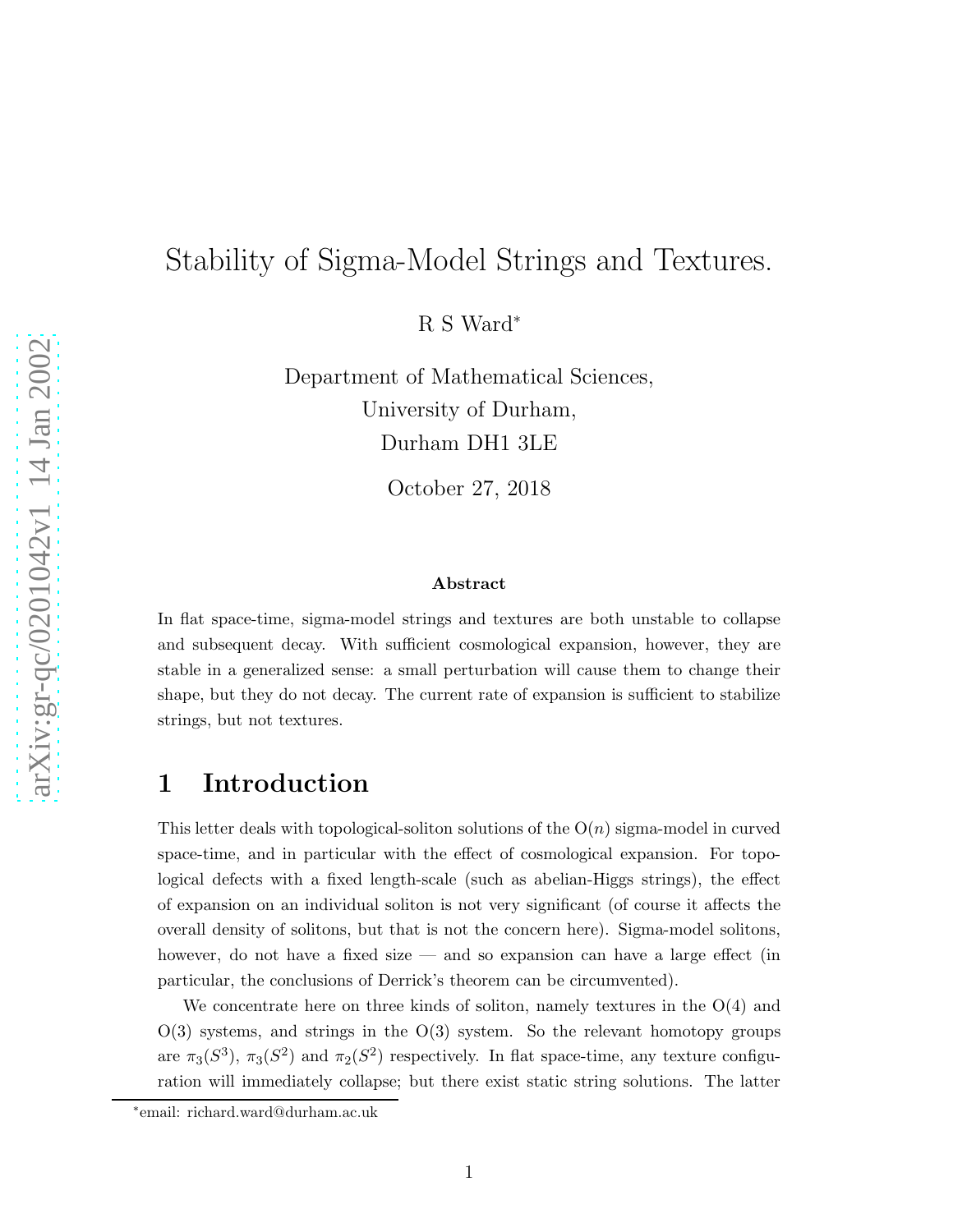correspond to solutions on  $\mathbb{R}^2$  (or more generally on a 2-surface  $\Sigma$ ), which one may interpret as static straight strings extended in the z-direction. The (2-dimensional) energy of the configuration is bounded below by  $4\pi|N|$ , where N is the winding number; and one can explicitly write down the solutions which saturate this bound[[1](#page-7-0)]. In fact, one can also include the back-reaction on the space-time metric, obtaining the corresponding solution of the Einstein-sigma equations; and this solution saturates alower bound on the C-energy  $[2]$  $[2]$  $[2]$ . But the fact that the energy is at its topological minimum does not mean that the solution is stable. This is because the scale of the soliton is not fixed  $\frac{1}{\sqrt{2}}$  in particular, the width of the string is not fixed. So a small perturbation may cause the string to spread out in space, or to become infinitesimally thin and decay. (Decay occurs when field gradients become large, so that the field  $\vec{\phi}$  is able to climb out of its potential well where  $\vec{\phi}^2$  = const). The only sure way to prevent the string from collapsing is to add a 'hard core' with a fixed size this is, for example, what happens for semilocal strings [\[3,](#page-7-0) [4, 5\]](#page-7-0) where the core is an abelian-Higgs string.

In what follows below we shall see that there are exact comoving string solutions in an expanding universe, and that they are stabilized by the expansion. For textures, collapse could also be prevented by expansion, but the required rate of expansion is higher than that in the post-inflationary era. In all cases, the stability is of a generalized kind: a perturbation will cause solitons to change their shape (or size) permanently. Roughly speaking, the solitons are plastic rather than elastic.

## 2 Comoving String Solutions.

The O(3) sigma-model involves a unit-vector field  $\vec{\phi} = (\phi^1, \phi^2, \phi^3)$  depending on the space-time coordinates  $x^{\mu}$ , with dynamics determined by the Lagrangian density  $\mathcal{L} = \frac{1}{2} g^{\mu\nu} (\partial_{\mu} \vec{\phi}) \cdot (\partial_{\nu} \vec{\phi})$ . In what follows, we shall also make use of the stereographic projection  $W = (\phi^1 + i\phi^2)/(1 - \phi^3)$ .

On a two-dimensional space  $\Sigma$ , the system is conformally invariant. Let us take  $\Sigma$ to be either  $\mathbb{R}^2$  (in which case we impose the boundary condition  $\phi^3 \to 1$  as  $r \to \infty$ ) or  $S^2$ . If we choose local complex coordinates  $(\zeta,\overline{\zeta})$  on  $\Sigma$  such that its metric is  $d\sigma^2 = \Omega(\zeta,\overline{\zeta})^2 d\zeta d\overline{\zeta}$ , then any meromorphic function  $W(z)$  is a solution of the field equations on  $\Sigma$ ; and in fact all solutions on  $\Sigma$  are of this form. The lower bound  $E \geq 4\pi N$  on the energy of configurations is saturated if and only if W is a rational function of  $\zeta$ , of degree N.

For example,  $W(\zeta) = \lambda \zeta$  denotes a 1-soliton, located at  $\zeta = 0$ , with arbitrary size  $\lambda^{-1} > 0$ . So there is a potential instability: the soliton may, for example, shrink to zero size (and become singular) in finite time. In flat  $(2+1)$ -dimensional space-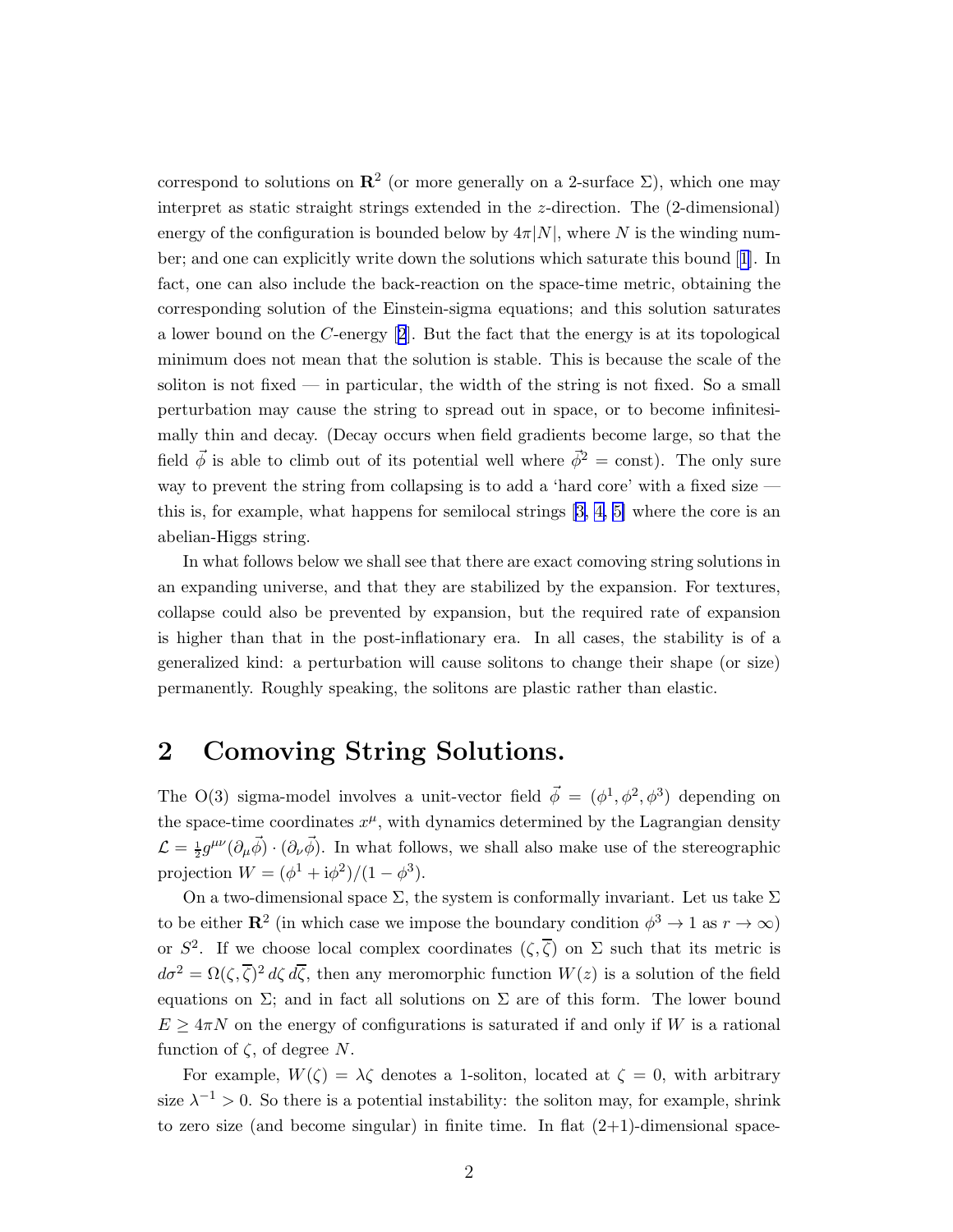time, this is exactly what happens [\[6, 7](#page-7-0), [8, 9\]](#page-7-0). So a straight sigma-model string in Minkowski space-time is unstable to cylindrically-symmetric perturbations: such a perturbation can cause its width to shrink to zero in finite time.

The static solution of the full coupled system was described in[[2](#page-7-0)]. The energymomentum tensor is  $T_{\mu\nu} = \kappa [(\vec{\phi}_{\mu} \cdot \vec{\phi}_{\nu} - \frac{1}{2} g_{\mu\nu} (\vec{\phi}_{\alpha})^2]$ , the sigma-field is  $W(\zeta) = \lambda \zeta$  as before, and the metric is

$$
ds^2 = dt^2 - dz^2 - \frac{d\zeta d\overline{\zeta}}{(1 + \lambda^2 |\zeta|^2)^{16\pi G\kappa}}.
$$

For  $0 \leq 16\pi G\kappa \leq 1$ , the surface  $\Sigma$  orthogonal to the string is asymptotically conical, with a fixed defect angle; the apex of the cone is smoothed out, but becomes nonsmoothin the zero-width limit  $\lambda \to \infty$ . Moduli-space approximations [[10](#page-7-0), [11](#page-7-0)] suggest that the string in the coupled system is unstable just as in the flat  $(\kappa = 0)$  case, but this is not known for certain.

These solutions can easily be generalized to an expanding universe. For example, in the  $\kappa = 0$  case (no back-reaction), we can take as background space-time the flat-space Robertson-Walker universe

$$
ds^2 = dt^2 - A(t)^2 \left[ d\zeta \, d\overline{\zeta} + dz^2 \right];\tag{1}
$$

and then  $W(\zeta) = \lambda \zeta$  is a solution representing a comoving string. In the  $\kappa \neq 0$  case,  $W(\zeta) = \lambda \zeta$  together with the metric

$$
ds^{2} = dt^{2} - e^{2at} \left[ dz^{2} - \frac{d\zeta d\overline{\zeta}}{(1 + \lambda^{2}|\zeta|^{2})^{16\pi G\kappa}} \right]
$$

is a solution of the Einstein-sigma equations with cosmological constant  $\Lambda = 3a^2$ .

The moduli-space approximation referred to above consists of mechanics on the finite-dimensional moduli space  $\mathcal{M}_N$  of static N-soliton solutions. In other words, we consider only a finite number of degrees of freedom, by restricting to the finitedimensional subspace  $\mathcal{M}_N$  of the full (infinite-dimensional) configuration space of the system. For example, this was proposed for BPS monopoles [\[12](#page-7-0)], and in that case was shown to provide an accurate approximation [\[13](#page-7-0)]. It has been applied to several other systems, and in particular to the sigma-model [[14,](#page-7-0) [15](#page-8-0), [6](#page-7-0), [16,](#page-8-0) [7, 10](#page-7-0), [11\]](#page-7-0). In our case, the (inverse) width parameter  $\lambda$  is one of the moduli, and so we may consider the dynamics of  $\lambda$ . The approximation is a useful one; it breaks down when radiation becomes significant, and this happens if the soliton collapses to zero width [\[8\]](#page-7-0).

In this case, the reduced Lagrangian  $L$  for dynamics on moduli space consists of a 'kinetic energy' part only — the 'potential energy' is equal to its constant topological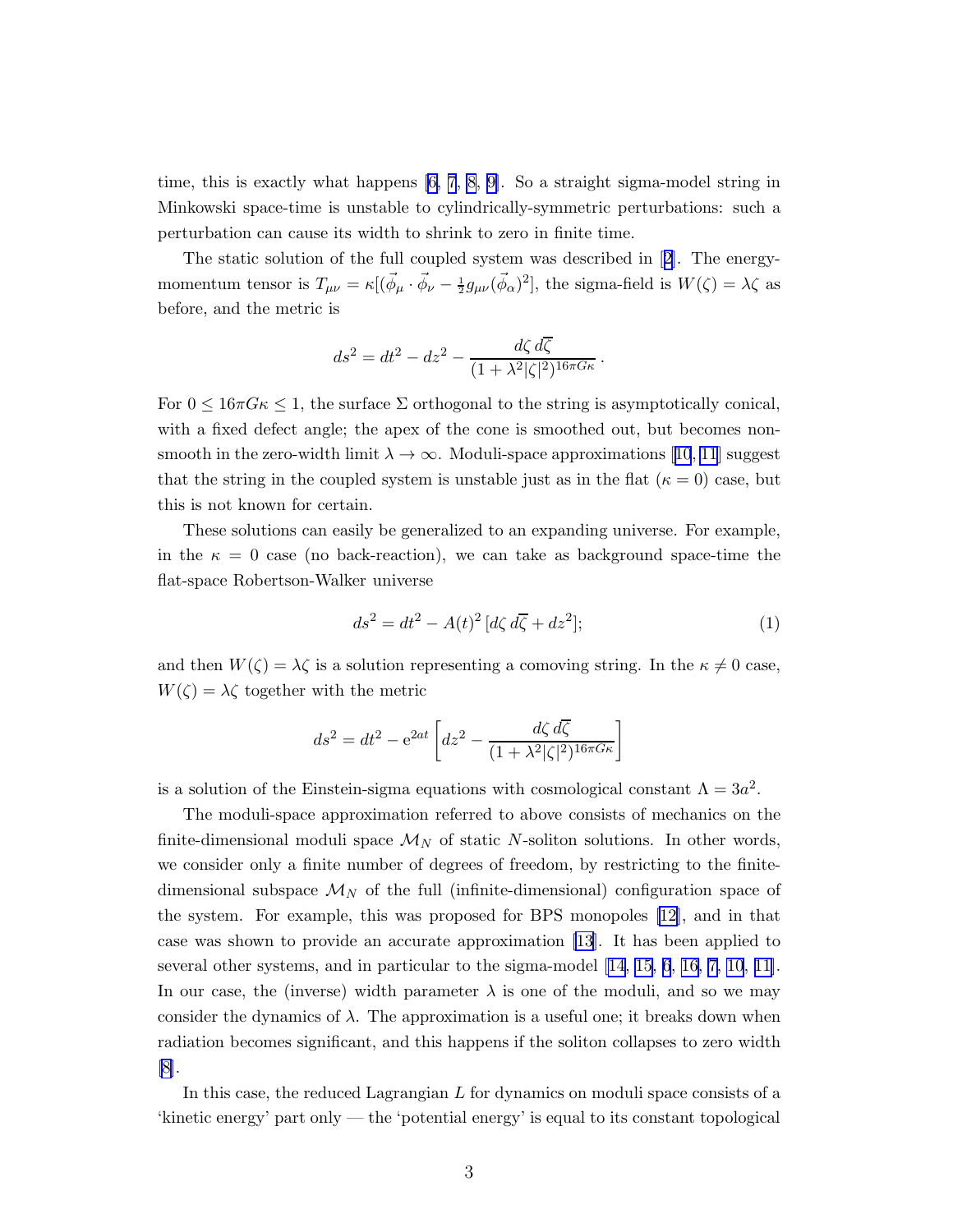value  $(4\pi N$  above), and so is irrelevant. This kinetic energy involves an integral over Σ, which in the case  $\Sigma = \mathbf{R}^2$  may diverge [\[14](#page-7-0)]. One way of dealing with this is to restrict the integral to a compact subregion of  $\mathbb{R}^2$ , such as a disc  $D_R$  of radius R, where  $R$  is larger than the timescale of the process being studied [\[7](#page-7-0), [9\]](#page-7-0). Another way is to work on  $S^2$ , where compactness ensures convergence, and so the reduced Langrangian L is well-defined. It has been has been calculated explicitly in the  $N = 1$ case[[16\]](#page-8-0); in particular, the Langrangian for  $\lambda$  is as follows. We use a parameter  $\mu$ related to  $\lambda$  by  $\lambda = (\sqrt{1 + \mu^2} + \mu)^2$ . The reduced Lagrangian is  $L(\mu, \mu) = h(\mu) \mu^2$ , where

$$
h(\mu) = \frac{8\pi\lambda^2 \left[ (\lambda^2 + 1) \log \lambda^2 - 2\lambda^2 + 2 \right]}{(1 + \mu^2)(\lambda^2 - 1)^3}.
$$
 (2)

Note that  $\mu \to \infty \Leftrightarrow \lambda \to \infty$  corresponds to the soliton shrinking to zero size, while  $\mu = 0 \Leftrightarrow \lambda = 1$  corresponds to the soliton being spread out homogeneously over  $S^2$ . In effect,  $\mu$  is a dimensionless quantity which represents the ratio (size of  $S^2$ /(size of soliton); so we can model the case  $\Sigma = \mathbb{R}^2$  (rather than  $\Sigma = S^2$ ) by taking  $\mu \gg 1 \Leftrightarrow \lambda \gg 1$ .

### 3 Stability of Strings.

The aim here is to investigate the stability of sigma-model strings in a fixed background space-time. It has already been remarked that in flat space-time, the string is unstable under cylindrically-symmetric perturbations. This can easily be seen in the  $\lambda$ -approximation, as follows. Take  $\Sigma$  to be a 2-sphere of radius  $R \gg 1$ , and take  $\lambda \gg 1$ ; so the effective Lagrangian becomes  $L \approx 4\pi R^2 \lambda^{-4} \log(\lambda) \lambda^2$ . The corresponding Euler-Lagrange equation can be reduced to the quadrature

$$
\int \frac{\sqrt{\log \lambda}}{\lambda^2} d\lambda = Kt.
$$

So if  $\lambda(0) = \lambda_0$  and  $\dot{\lambda}(0) = \dot{\lambda}_0$  are the initial values, then the time T that it takes for  $\lambda(t)$  to reach  $\infty$  (ie. for the string width to shrink to zero) is finite: in fact,  $T \approx \lambda_0/\dot{\lambda}_0$ . Comparison with numerical solution of the full system (for example, [\[7](#page-7-0)]) shows that even this rough approximation is a reasonable one, underestimating  $T$  by around 15%.

In an expanding universe, however, the string width does not shrink to zero (if the perturbation is small). For the λ-approximation, the argument is as follows. In a Robertson-Walker background, the effective Lagrangian is  $L(\dot{\mu}, \mu) = A(t)^3 h(\mu) \dot{\mu}^2$ , and the corresponding equation of motion can be reduced to

$$
\int \sqrt{h(\mu)} \, d\mu = K \int A(t)^{-3} \, dt.
$$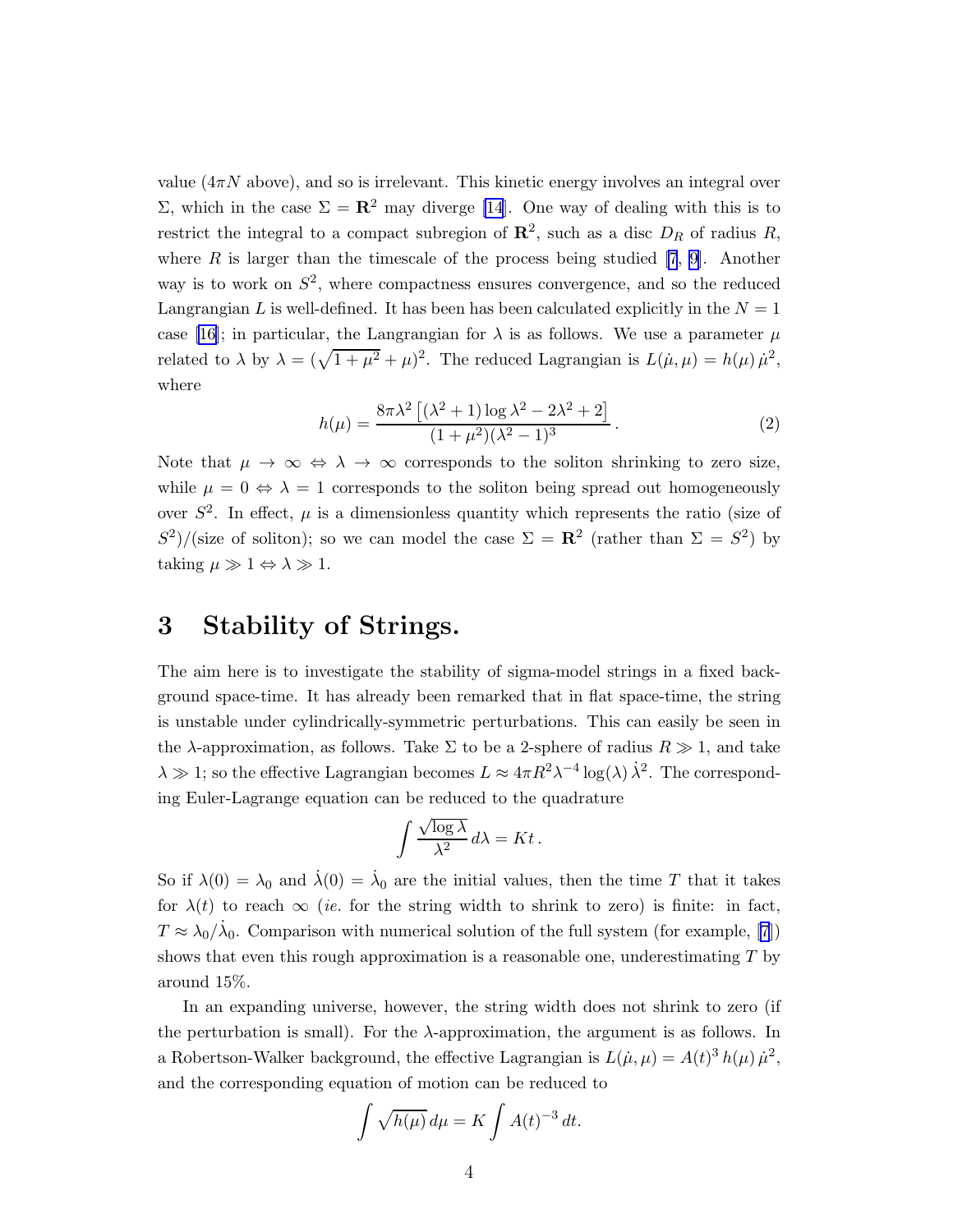It follows that if  $T := \int_{t_0}^{\infty} A(t)^{-3} dt$  converges, and if the initial values  $\mu_0$  and  $\mu_0$ satisfy

$$
A(t_0)^3 \sqrt{h(\mu_0)} T \dot{\mu}_0 \le \int_{\mu_0}^{\infty} \sqrt{h(\mu)} d\mu
$$

(which will always be the case if  $\mu_0$  is small enough), then the string is stable, at least in a generalized sense. Namely, its width will not shrink indefinitely as  $t \to \infty$ , but will settle down to a value different from the initial one. The perturbation causes the string to shrink a bit, but then the cosmological expansion stabilizes it and it shrinks no further. So an expansion factor  $A(t) \sim t^p$  with  $p > 1/3$  should ensure stability in this sense.

This conclusion was checked by numerical solution of the cylindrically-symmetric equation of motion, taking  $\vec{\phi}$  to have the form

$$
\vec{\phi} = (\sin f \cos \theta, \sin f \sin \theta, \cos f),
$$

where r and  $\theta$  are polar coordinates on  $\Sigma = \mathbb{R}^2$ , and where  $f = f(t, r)$ . The equation for  $f$  is

$$
\frac{1}{A}\frac{\partial}{\partial t}\left(A^3\frac{\partial f}{\partial t}\right) = \frac{1}{r}\frac{\partial}{\partial r}\left(r\frac{\partial f}{\partial r}\right) - \frac{\sin\left(f\right)\cos\left(f\right)}{r^2},\tag{3}
$$

which admits the comoving solution  $f(r) = 2 \cot^{-1}(\lambda r)$ . For example, taking  $A(t) =$  $t^{2/3}$  and initial conditions (at  $t = 1$ ) corresponding to  $\lambda_0 = 1$ ,  $\dot{\lambda}_0 = 0.2$  gives a solution in which the width of the string initially shrinks, but the shrinking levels off and stabilizes. The function  $f(t,r)$  as  $t \to \infty$  is very close to  $f(r) = 2 \cot^{-1}(\lambda r)$ with  $\lambda = 1.24$ .

We can also consider perturbations which are localized in  $z$  (rotationally- but not cylindrically-symmetric). This was done using an approximation in which the field is  $W = \lambda \zeta$  with  $\lambda = \lambda(t, z)$ . The effective Lagrangian is

$$
L = A(t) h(\mu) [A(t)^2 \mu_t^2 - \mu_z^2],
$$

where  $\mu$  and  $h(\mu)$  are as defined previously. The corresponding Euler-Lagrange equations were solved numerically, with initial conditions  $\mu(1, z) = 10$ ,  $\mu_t(1, z) =$  sech (z). This represents making a constriction in the string, localized around  $z = 0$ . If  $A(t) \equiv 0$  (flat space-time), then the 'dent' spreads outwards from  $z = 0$  (at the speed of light), with  $\mu(t, z)$  staying finite everywhere. With  $A(t) = t^{2/3}$ , however, the spreading-out is strongly damped: the dent remains well-localized around  $z = 0$ , and its maximum depth (which is related to  $\mu(t, 0)$ ) tends to a finite value as  $t \to \infty$ . Once again, we see that cosmological expansion stabilizes sigma-model strings, in the sense that a perturbation has a permanent effect, but this effect remains small.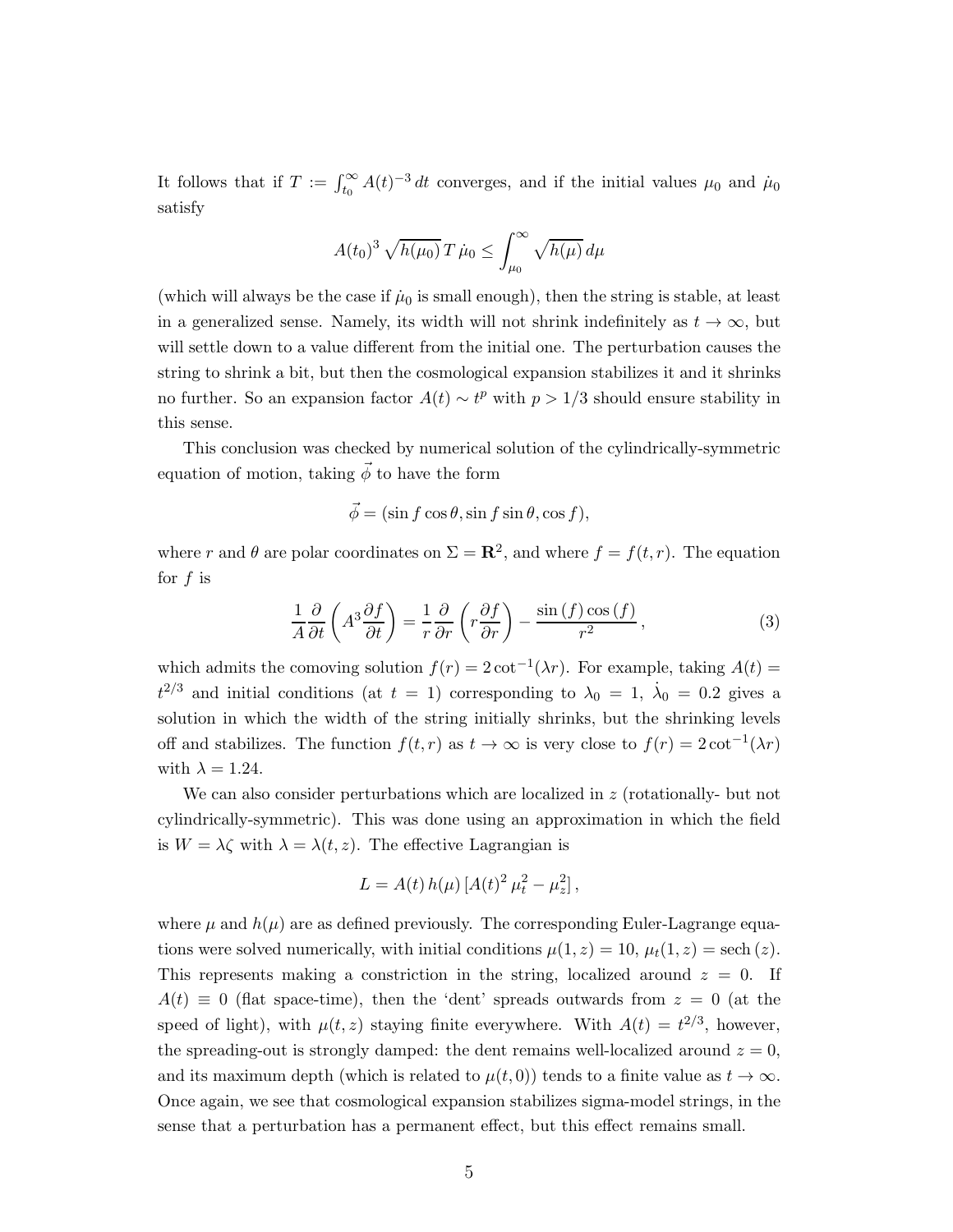<span id="page-5-0"></span>This discussion has assumed that the back-reaction on the space-time metric is negligible, and it leaves open the question of whether the situation changes when the back-reaction is included (or as the coupling constant  $\kappa$  mentioned earlier is turned on and increased). It may be possible to extend moduli-space calculations such as those in[[10](#page-7-0), [11](#page-7-0)] so as to apply to this question.

#### 4 Stability of Textures.

Inthis section, we investigate the stability of textures in the  $O(4)$  sigma model [[17,](#page-8-0) [18](#page-8-0), [19](#page-8-0), [20\]](#page-8-0) and the O(3) sigma model [\[21](#page-8-0), [22](#page-8-0), [23\]](#page-8-0). The natural tendency for textures is to shrink and eventually decay, and the question is to what extent cosmological expansion can enable them to avoid this fate. Note that  $O(3)$  textures are the same as closed sigma-model strings — in these loops, it is the circumference of the string which shrinks (and not its width).

Let us begin with the  $O(4)$  case. In an open universe, there are no comoving texture solutions. In a closed Robertson-Walker universe

$$
ds^{2} = dt^{2} - A(t)^{2} \left[d\xi^{2} + \sin^{2}\xi \left(d\theta^{2} + \sin^{2}\theta \, d\varphi^{2}\right)\right],
$$
\n(4)

however, a comoving solution exists [\[17\]](#page-8-0). Let us begin by investigating  $O(4)$  textures in the background (4), using a  $\lambda$ -approximation. Take the sigma-model field  $\Phi^a$  to have the form

$$
\Phi^{a} = (\sin f \sin \theta \cos \varphi, \sin f \sin \theta \sin \varphi, \sin f \cos \theta, \cos f), \tag{5}
$$

where  $f = f(t, \xi)$ . This represents an O(3)-symmetric configuration. The reduced Lagrangian (after doing the  $\theta$  and  $\varphi$  integrations) is

$$
L = 2\pi A \left[ \sin^2 \xi \left( A^2 f_t^2 - f_\xi^2 \right) - 2\sin^2 f \right].
$$

For the  $\lambda$ -approximation, we take  $f(t,\xi)$  to be defined by tan  $(f/2) = \lambda(t) \tan(\xi/2)$ . This may be thought of as a stereographic projection from the spatial 3-sphere to  $\mathbb{R}^3$ , followed by a dilation on  $\mathbb{R}^3$ , and then by an inverse stereographic projection to the target 3-sphere; the same configurations have been used in the study of Skyrmions [\[24](#page-8-0)]. Integrating over  $\xi$  then leaves the effective Lagrangian

$$
L = 12\pi^2 \left[ \frac{A^3 \dot{\lambda}^2}{(1+\lambda)^4} - \frac{A\lambda}{(1+\lambda)^2} \right],\tag{6}
$$

and the corresponding equation of motion is

$$
\ddot{\lambda} = \frac{2\dot{\lambda}^2}{1+\lambda} - \frac{3\dot{A}\dot{\lambda}}{A} - \frac{1-\lambda^2}{2A^2},\tag{7}
$$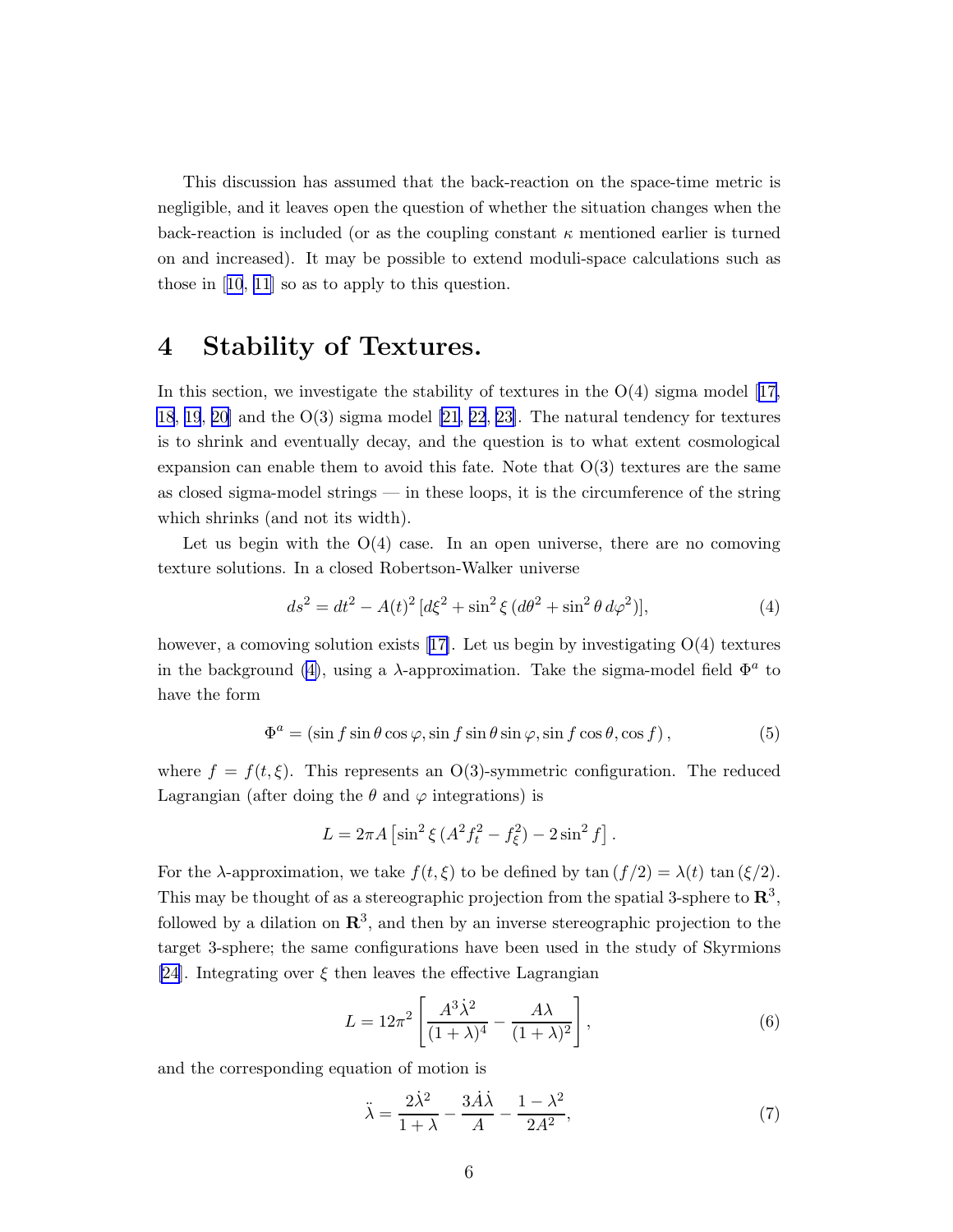which is the same as

$$
\frac{d}{dt}\left[\frac{A^3\dot{\lambda}}{(1+\lambda)^3}\right] = \frac{A(\lambda-1)}{2(\lambda+1)}.
$$
\n(8)

The comoving solution referred to earlier is  $\lambda(t) \equiv 1$ , representing a spatiallyhomogeneous texture. If  $A$  is constant (no expansion), then this solution is unstable, as is clear from([7](#page-5-0)) (this contradicts the claim for stability made in [\[17](#page-8-0)]). Note that the system is invariant under  $\lambda \mapsto \lambda^{-1}$ ; that collapse corresponds to either  $\lambda \to 0$ or  $\lambda \to \infty$ ; and that  $\lambda$  (or  $\lambda^{-1}$ ) may be thought of as the ratio between the size of physical space and the size of the texture. So in particular for  $\lambda$  close to zero, the spatial curvature should play little role, and the results should provide an indication of what happens in an open universe.

Let us now investigate the behaviour of solutions of (8) in an expanding universe. If the texture is highly localized (say  $0 < \lambda \ll 1$ ), then (8) can be approximately solved, as follows. Taking  $A(t) \sim t^p$ , we get  $\lambda(t) \approx \alpha + \beta t^{1-3p} + \gamma t^{2-2p}$ , where  $\alpha$ , β and γ are constants. It follows from this that if  $p \leq 1$ , then λ will inevitably become zero *(ie.* the texture will collapse and decay) in finite time; but if  $p > 1$ , then (depending on initial conditions) it might survive indefinitely. In particular, in our current universe, small textures certainly collapse.

What about the homogeneous texture, with  $\lambda = 1$ ? Numerical solution of [\(7](#page-5-0)) shows that the same is true. Namely, start with  $\lambda = 1$  and put in a (small) perturbation which acts to reduce  $\lambda$ . Then for  $p \leq 1$ ,  $\lambda(t)$  reaches 0 in finite time; while for  $p > 1$ ,  $\lambda(t) \to \lambda_{\infty}$  as  $t \to \infty$ , where  $0 < \lambda_{\infty} < 1$ .

We can confirm this picture by studying  $O(3)$ -symmetric textures in a flat-space Robertson-Walker background. The relevant reduced Lagrangian in this case is

$$
L = 2\pi A \left[ r^2 \left( A^2 f_t^2 - f_r^2 \right) - 2\sin^2 f \right],
$$

where  $f = f(t, r)$  with boundary conditions  $f(t, 0) = \pi$  and  $f(t, \infty) = 0$ . If  $A(t) \equiv 1$ , the equations of motion admit the well-known 'collapsing' solution  $f = 2 \cot^{-1}(-r/t)$ for  $t < 0$  [\[19](#page-8-0)]. In the expanding case, the equations can be solved numerically, and the result is as before: if  $A(t) \sim t^p$  with  $p > 1$ , then a small perturbation causes textures to change their shape, but they do not collapse.

For Hopf textures, *ie.* for the  $O(3)$  sigma model, one expects the results to be very similar. Imposing an ansatz analogous to [\(5\)](#page-5-0) is no longer very natural, since Hopf structures cannot be  $O(3)$ -symmetric (*cf.* [\[23](#page-8-0)]). But there is a natural oneparameter family of configurations labelled by  $\lambda$  (*cf.* [[25](#page-8-0)]), leading to an equation similar to (8), and to the same conclusions. The configuration with  $\lambda = 1$  is an exact comoving spatially-homogeneous solution (in closed Robertson-Walker space-time);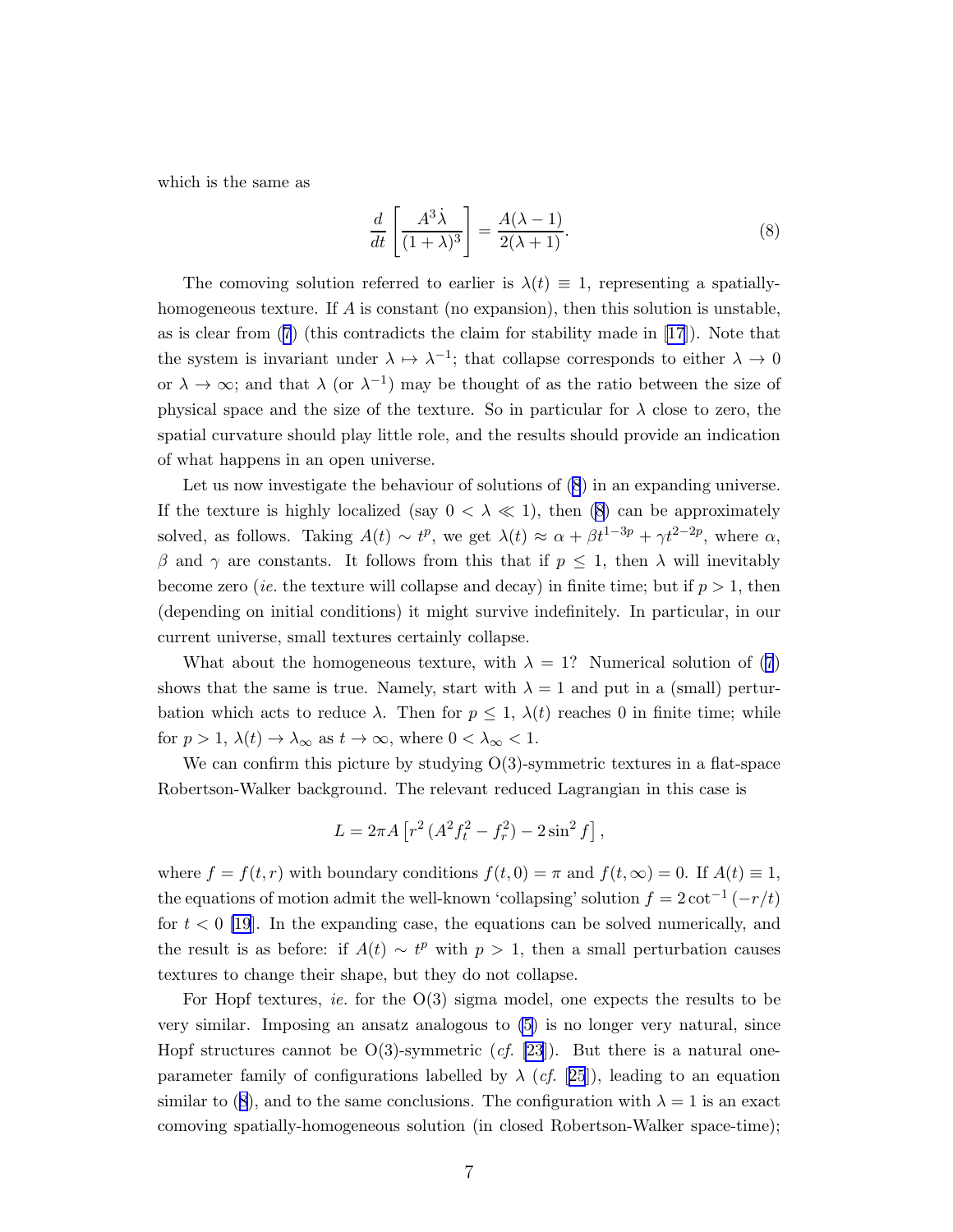<span id="page-7-0"></span>it consists simply of the standard Hopf map from the spatial  $S^3$  to the target  $S^2$ . So this static solution is unstable, and all other Hopf textures inevitably collapse, if the cosmological expansion is slower  $A(t) \sim t$ ; but during an era of faster expansion, they are stable in a generalized sense.

## References

- [1] A Belavin and A Polyakov, Metastable states of two-dimensional isotropic ferromagnets. *JETP Lett* **22** (1975) 245–247.
- [2] A Comtet and G W Gibbons, Bogomol'nyi bounds for cosmic strings. Nucl Phys B 299 (1988) 719–733.
- [3] T Vachaspati and A Achúcarro, Semilocal cosmic strings. *Phys Rev D* 44 (1991) 3067–3071.
- [4] M Hindmarsh, Existence and stability of cosmic strings. Phys Rev Lett 68 (1992) 1263–1266.
- [5] R A Leese, The stability of semilocal vortices at critical coupling. Phys Rev D 46 (1992) 4677–4684.
- [6] R A Leese, M Peyrard and W J Zakrzewski, Soliton stability in the O(3) sigma model in  $(2+1)$  dimensions. Nonlinearity 3 (1990) 387–412.
- [7] B Piette and W J Zakrzewski, Shrinking of solitons in the (2+1)-dimensional  $S^2$  sigma model. Nonlinearity 9 (1996) 897-910.
- [8] P Bizon, T Chmaj and Z Tabor, Formation of singularities for equivariant  $(2+1)$ dimensional wave maps into the 2-sphere. Nonlinearity  $14$  (2001) 1041–1053.
- [9] J M Linhart and L A Sadun, Fast and slow blowup in the  $S^2$  sigma model and (4+1)-dimensional Yang-Mills model. [math-ph/0105024](http://arxiv.org/abs/math-ph/0105024)
- [10] J M Speight and I A B Strachan, Gravity thaws the frozen moduli of the  $\mathbb{CP}^1$ lump. Phys Lett B 457 (1999) 17–22.
- [11] J Gutowski, The moduli space of  $\mathbb{CP}^1$  stringy cosmic lumps. [hep-th/0109123](http://arxiv.org/abs/hep-th/0109123)
- [12] N S Manton, A remark on the scattering of BPS monopoles. Phys Lett B 110 (1982) 54–56.
- [13] D Stuart 1994 The geodesic approximation for the Yang-Mills-Higgs equations. Commun Math Phys 166 149–190.
- [14] R S Ward, Slowly-moving lumps in the  $\mathbb{CP}^1$  model in  $(2+1)$  dimensions. Phys Lett B 158 (1985) 424-428.